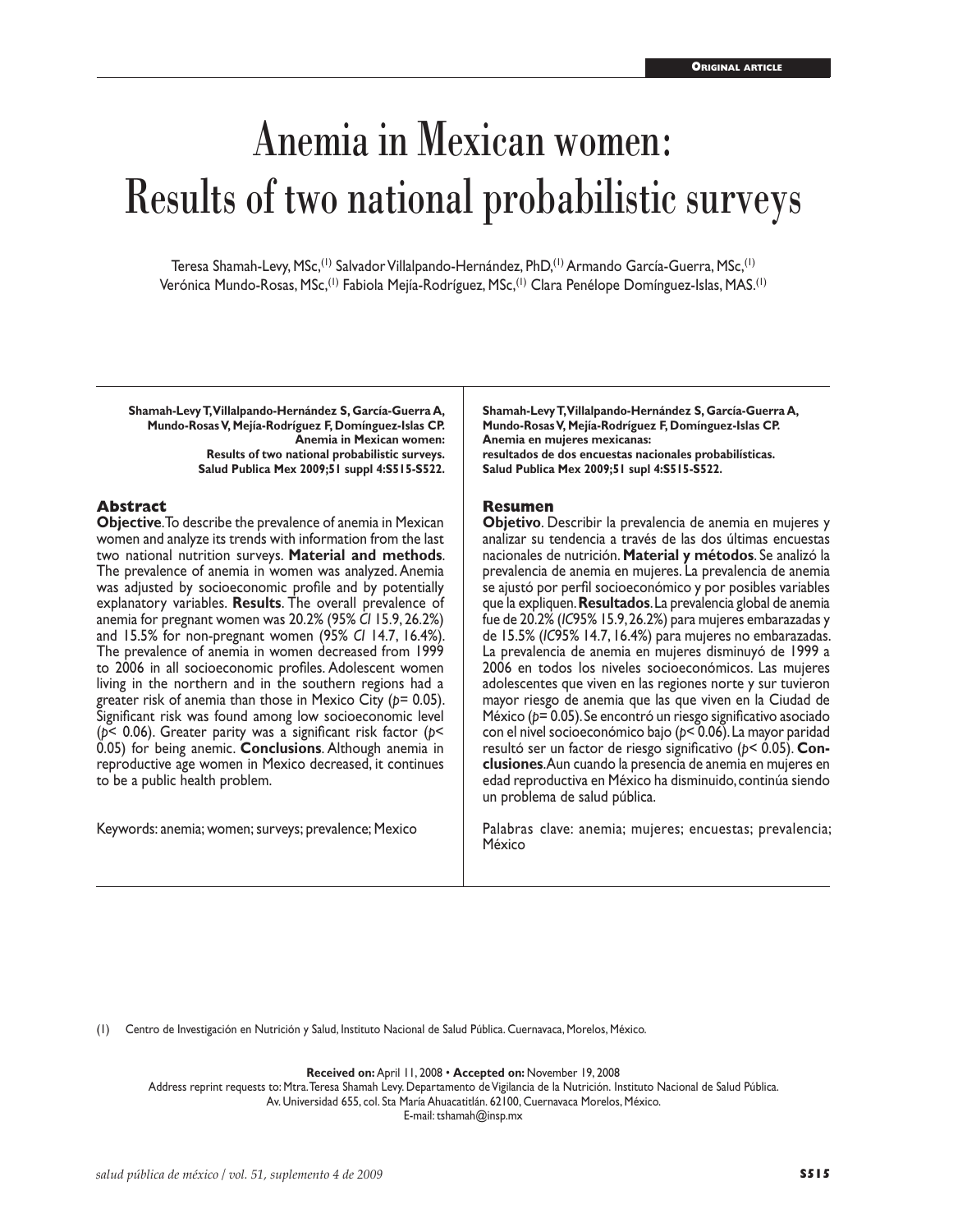A nemia is a public health problem affecting millions<br>both people; it has far-reaching consequences for<br>hymne health and secial and seconomic development 1 human health and social and economic development.<sup>1</sup> The World Health Organization (WHO, 2001) estimated that a total of 2 000 million people worldwide were anemic, half of those being cases associated with iron deficiency.<sup>2</sup> Severe anemia in women is associated with a higher risk of perinatal morbidity and mortality; it is also associated with impaired cognitive and physical development in children as well as with low work productivity in adults.3,4

It has been estimated that the risk to develop anemia is 2 to 7 times greater in developing countries than in industrialized ones, particularly in rural areas.<sup>5</sup> Prevalence of anemia may be as high as 35% in women of reproductive age and 50% in pregnant women<sup>5</sup> living in economically depressed regions.<sup>6-9</sup>

Casanueva et al, reviewed 46 epidemiological and clinical studies published between 1939 and 2005, as well as Mexico-based governmental intervention programs. They found that the estimated prevalence of anemia in non-pregnant women of reproductive age has decreased from 39.6 to 15.5% (24.1 percentage points (pp) in the last 65 years), whereas in pregnant women it has only decreased 10 pp. Therefore, anemia in Mexican pregnant women is a more critical public health problem.10

The two most recent probabilistic national nutrition and health surveys reported a prevalence of 15.4 and 20.8% in non-pregnant and 18.2 and 26.7% in pregnant women.11-12

The objective of this investigation is to describe the prevalence and distribution of anemia in women 12 to 49 years of age in the latest Mexican National Nutrition and Health Survey 2006 (ENSANUT 2006) and to compare the changes related to the previous survey carried out in 1999 (ENN 99). Such analyses are intended to provide relevant information for developing appropriate national policies aimed at reducing and controlling the prevalence of anemia in Mexican women, as it is one of the most important national nutritional problems.

# Material and methods

### **Population**

Samples of women of reproductive age (12 to 49 years old) from two national nutrition surveys were collected. The ENN 99 with a sample size of 17 194 subjects and the ENSANUT 2006, with a sample size of 21 135 women.

#### **Surveys' design**

Both surveys were designed to be representative at the national level, in rural and urban areas, and in four geographic regions defined as: northern, central, Mexico City (included its metropolitan municipalities) and the southern region. The design of the surveys was stratified and by conglomerates. Further details about the methodology used for these two surveys have been described previously.13,14 The methodological design, operative definitions and instruments used were purposely maintained as equal as possible for both surveys, allowing for fair comparisons among them.

#### *Data Collection*

#### Anemia

The hemoglobin concentrations in ENN 99 and EN-SANUT 2006 were measured in capillary blood using a portable photometer Hemocue (Hemocue Inc., Angelholm, Sweden). Anemia was defined as the concentration of hemoglobin below 12.0 g/dL at sea level for non-pregnant women and below 11.0 g/dL for pregnant women, in accordance with WHO recommendations.<sup>15</sup> Hemoglobin concentrations were adjusted for altitude using the equation published by Cohen and Hass.<sup>16</sup> Hemoglobin values under 5.0  $g/dL$  and above 18.5  $g/dL$ dL were considered spurious and excluded from the analysis according to criteria published previously.17,18

Socioeconomic characteristics

Information on socioeconomic characteristics in both Surveys was based on housing characteristics (flooring material, sewage system, water piping) and family assets (ownership of a car, refrigerator, radio, television and telephone and being beneficiary of a food distribution program). Parity was stratified into three categories: women with less than three children, with three to five children, and with more than five children.

#### **Anthropometry**

Weight and height were measured using standard anthropometric methodology.19,20 Weight was measured using an electronic scale with 10g of precision (Tanita, model 1583, Tokyo, Japan). Height was measured using an anthropometer with a maximum capacity of 2m and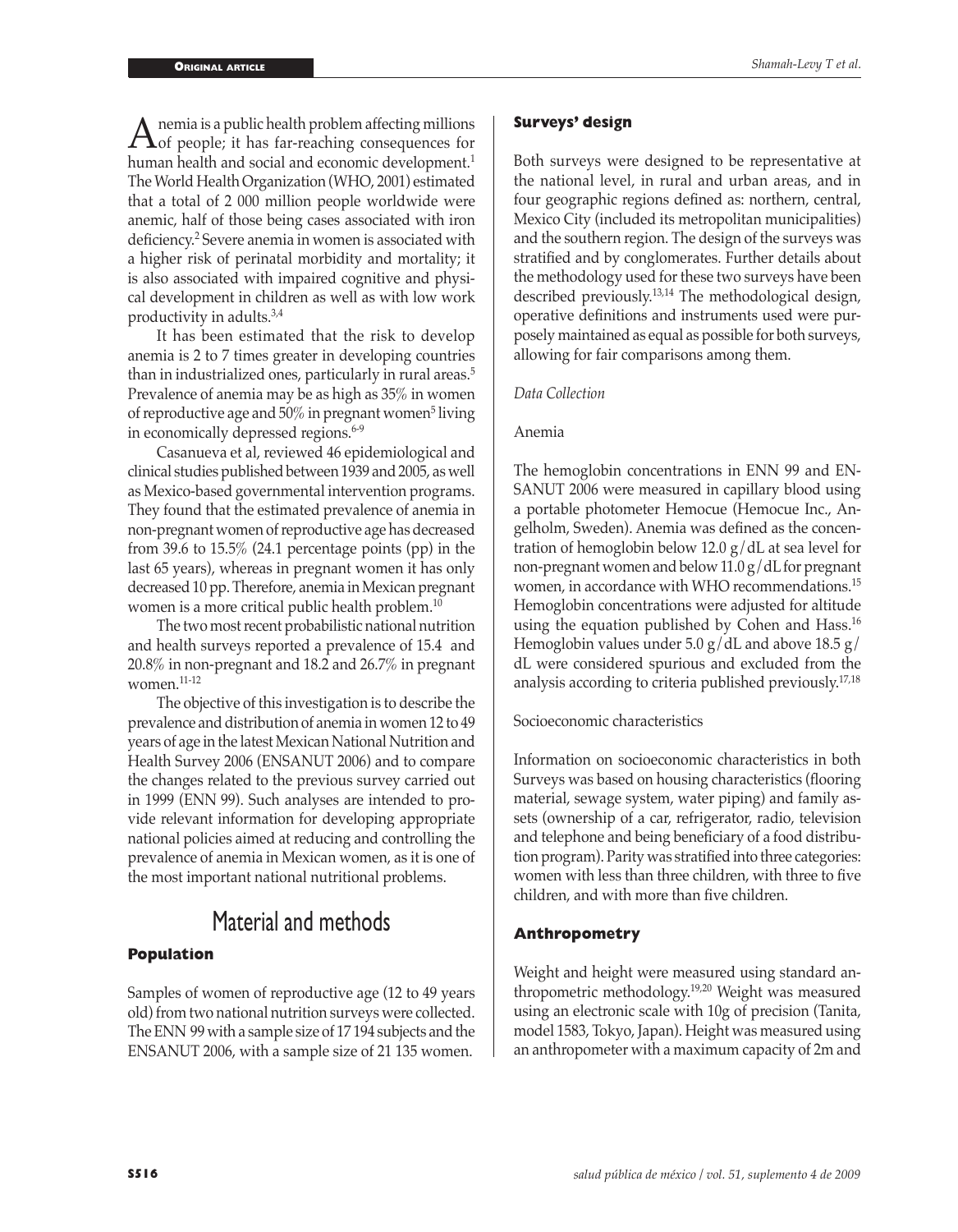a precision of 1mm (Dyna-Top, model E-1, Mexico). In both surveys, communities with a population of less than 2 500 were considered as rural and those over 2 500 as urban. A family was categorized as indigenous when at least the mother spoke an indigenous language.

## **Statistical analysis**

Descriptive results are presented as proportions, means, 95% confidence intervals and standard deviations for pregnant and non-pregnant women. In order to calculate the probabilities of anemia adjusted by mean socioeconomic profile, a logistic regression model was constructed. Secondary logistic models were used in order to assess the association between the prevalence of anemia with potentially explanatory variables in adolescent and adult women, separately. Because the sample size for pregnant women was small they were not included in this set of analysis.

The first model included several variables such as age, body mass index (BMI) and the following household characteristics and assets: cement floor, piped water, sewage system, possession of car, refrigerator, radio or television sets and telephone. Availability of any of those characteristics or assets was graded as 1; otherwise the grading was 0. As a central reference for the data of all women, three socioeconomic profiles were defined for women with mean age of 27 years and BMI of 25 kg/m2 . The high profile was defined when all household characteristics and assets were graded as 1; profile medium when the number of household characteristics and assets graded as 1 corresponded to the mode; and low when all characteristics and assets were graded as 0. In a second step, the probability of being anemic was calculated for the three socioeconomic profiles for each one of the surveys (ENN 99 and ENSANUT 2006). Comparisons of the adjusted prevalence of anemia between surveys were then performed at national, regional and urban/rural levels.

The OR and 95% confidence intervals (95% *CI*) were derived in a second step from separate logistic models for adolescent and adult women having as covariables some potentially explanatory variables. The covariables introduced to the adolescents' model were age at menarche, height, indigenous ethnicity, household characteristics and assets, and being beneficiary of a food distribution program. For adult women, the model included the same variables plus body mass index (BMI) and parity; age at menarche was excluded.

All analyses were adjusted by the sampling design. Statistical significance was set with a *p* value <0.05. The data analysis was performed using the statistical software SAS v9.1 (SAS Institute. Proprietary Software Release 9.1 TS Level 1M3. Cary, NC: SAS, 2002-2003) and Stata 9.2 (College Station, Texas, Stata Corp. 2006).

# Results

The overall prevalence of anemia in ENSANUT 2006 for pregnant women was 20.2% (95% *CI* 15.9, 26.2%) and 15.5% for non-pregnant women (95% *CI*; 14.7, 16.4%). A reduction of 4.9 pp in the prevalence of anemia in non-pregnant women and of 4.5 pp in pregnant women from 1999 to 2006 was observed.

The prevalence of anemia for each survey in nonpregnant women is shown in Table I. In both surveys (ENN 99, and ENSANUT 2006), the prevalence of anemia increased with age and it was higher in pregnant than in non-pregnant women. The prevalence of anemia was 12 pp higher in women with a larger parity  $(>5$  children) than those with parity 0 (Table I). The prevalence of anemia increased as BMI increased in ENSANUT 2006 but not in ENN 99. Women living in the northern and southern regions and of indigenous ethnicity were the most affected by anemia in both surveys; reductions of about 5 pp were observed in these categories from 1999 to 2006.

Table II shows the mean concentrations of hemoglobin  $(g/dL)$  of women studied in both nutrition surveys, categorized by pregnant or non-pregnant status, geographical region and urban or rural dwelling. The hemoglobin concentration of non-pregnant women was more than  $1 g/dL$  higher than that of pregnant women but no significant differences were observed between the overall and category-specific means of hemoglobin in 1999 and 2006.

Figure 1 shows the overall prevalence of anemia in non-pregnant women adjusted by socioeconomic profile for each survey. Although the prevalence of anemia was not different among surveys it tended to be lower in 2006 than in 1999 in the medium and low socioeconomic profiles. Comparisons within surveys showed a lower prevalence in the higher socioeconomic profile compared to the low in 1999. Such a difference vanished in 2006.

The prevalence of anemia by region adjusted by socioeconomic profile according to the year of the survey is presented in figure 2. In 2006, there was a reduction in the prevalence of anemia in all three profiles; however, it was not statistically significant.

Adjusted OR for adolescent women living in the northern and southern regions was higher than that of those living in Mexico City (*p*=0.05). Another risk factor was belonging to low socioeconomic level ( $p$ <0.06). For adult women, parity greater than three was a significant risk (*p*<0.05). Having indigenous ethnicity or being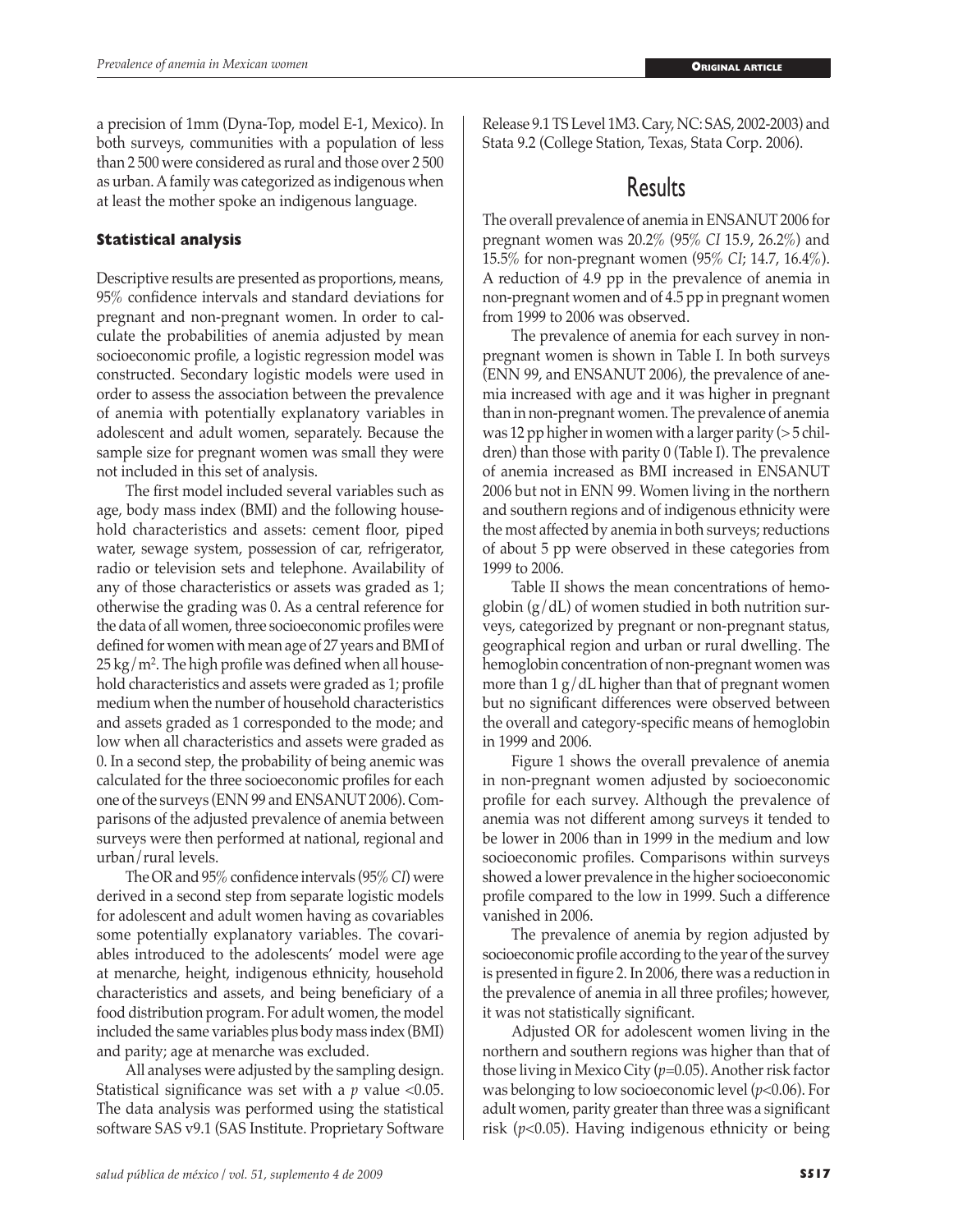## **Table I Prevalence (%) of anemia\* in 12 to 49 year-old non-pregnant women according to different characteristics. Mexico, ENN 1999; ENSANUT 2006**

|                                 |         | <b>ENN 99</b>  |           |              | ENSANUT 2006 |                             |      |              |  |
|---------------------------------|---------|----------------|-----------|--------------|--------------|-----------------------------|------|--------------|--|
|                                 | Sample  | $\overline{N}$ | Expansion |              | Sample       | $\mathsf{N}$<br>(Thousands) |      | Expansion    |  |
|                                 | (n)     | (Thousands)    | %         | C195%        | (n)          | ℅                           | %    | C195%        |  |
| Age $(y)$                       |         |                |           |              |              |                             |      |              |  |
| 12 to 18                        | 4314    | 4 9 29.2       | 16.9      | (15.5, 18.4) | 6 3 8 8      | 951.4                       | 11.5 | (10.4, 12.8) |  |
| 19 to 35                        | 8786    | 9 3 5 2.5      | 21.3      | (20.1, 22.5) | 8   8        | 2 3 4 8.8                   | 16.7 | (15.3, 18.2) |  |
| 36 to 49                        | 4 3 9 0 | 5 244.3        | 23.6      | (22.1, 25.2) | 6 0 4 1      | 2 075.8                     | 19.5 | (17.8, 21.3) |  |
| Parity (Num. children)          |         |                |           |              |              |                             |      |              |  |
| 0                               | 6 3 7 8 | 7 606.5        | 16.3      | (15.1, 17.5) | 9 4 23       | 1812.3                      | 12.5 | (11.4, 13.7) |  |
| $ $ to 2                        | 4 2 9 1 | 5 3 1 5 .5     | 22.7      | (21.1, 24.3) | 4219         | 376.8                       | 17.5 | (15.5, 19.6) |  |
| 3 toa 5                         | 4 3 7 3 | 5 044.5        | 23.3      | (21.7, 25.0) | 5 70 1       | 1783.3                      | 20.3 | (18.7, 22.1) |  |
| > 5                             | 1449    | 559.5          | 28.2      | (25.5, 31.1) | 1267         | 403.6                       | 22.2 | (19.0, 25.8) |  |
| BMI (body/height <sup>2</sup> ) |         |                |           |              |              |                             |      |              |  |
| < 18                            | 238     | 178.9          | 18.8      | (13.4, 25.9) | 877          | 109.4                       | 8.8  | (6.7, 11.4)  |  |
| 18.0 to 24.9                    | 6 45 1  | 6 153.9        | 22.3      | (20.9, 23.8) | 8231         | 906.9                       | 14.8 | (13.6, 16.1) |  |
| 25 to 29.9                      | 4 1 5 8 | 5 8 1 1.5      | 18.7      | (17.3, 20.3) | 6266         | 1860.1                      | 18.0 | (16.3, 19.9) |  |
| $>=30$                          | 3 04 1  | 4 5 7 9 . 9    | 20.6      | (19.0, 22.2) | 5133         | 1465.4                      | 17.5 | (15.8, 19.3) |  |
| Area                            |         |                |           |              |              |                             |      |              |  |
| Urban                           | 10 282  | 14 3 69.3      | 20.2      | (19.1, 21.2) | 14 500       | 4 140.6                     | 16.2 | (15.2, 17.3) |  |
| Rural                           | 6 209   | 5 156.7        | 22.6      | (21.0, 24.2) | 6110         | 1235.4                      | 16.6 | (15.2, 18.2) |  |
| Region                          |         |                |           |              |              |                             |      |              |  |
| Northern                        | 5 0 5 9 | 3 8 3 8 . 2    | 20.9      | (19.2, 22.7) | 4309         | 1055.6                      | 16.7 | (15.1, 18.4) |  |
| Center                          | 4 6 4 4 | 6013.5         | 20.6      | (19.1, 22.2) | 7813         | 700.9                       | 16.5 | (15.1, 18.1) |  |
| Mexico City                     | 539     | 3 186.0        | 16.4      | (14.1, 18.9) | 835          | 820.9                       | 13.6 | (10.9, 16.8) |  |
| Southern                        | 5 2 4 9 | 6 488.3        | 23.1      | (21.6, 24.7) | 7653         | 798.4                       | 17.4 | (16.1, 18.7) |  |
| Indigenous                      |         |                |           |              |              |                             |      |              |  |
| Non indigenous                  | 15 010  | 17831.1        | 20.4      | (19.5, 21.3) | 19 066       | 4 9 9 4.6                   | 16.2 | (15.3, 17.2) |  |
| Indigenous                      | 1480    | 694.9          | 24.8      | (22.2, 27.5) | 1536         | 381.4                       | 17.6 | (15.1, 20.3) |  |

\* Pregnant women <11 g/dL. Non-pregnant women <12 g/dL (sea level)

beneficiary of food distribution programs was not associated with anemia (Table III).

## **Discussion**

Anemia in women of reproductive age continues to be a public health problem in Mexico, although of medium importance according to the WHO grading of the prevalence of anemia in non-pregnant (medium= 5 - 19.9%) and pregnant women  $(>20)$ .<sup>21</sup> In this period (1999-2006), there was a 5.6 pp decrease for non-pregnant and 4.5 pp for pregnant women. If the changes between 1999 and 2006 continue at the same pace, 8.4 and 9.6 years would be needed to reduce the prevalence of anemia of non-pregnant and pregnant women, respectively, to acceptable rates  $(<5.0\%)$ .<sup>22</sup>

When adjusting the information from both surveys according to socioeconomic profile, we found that the southern region shows a severe anemia prevalence regardless of the period observed. This fact must be kept in sight since this region concentrates a high proportion of indigenous population with the least economic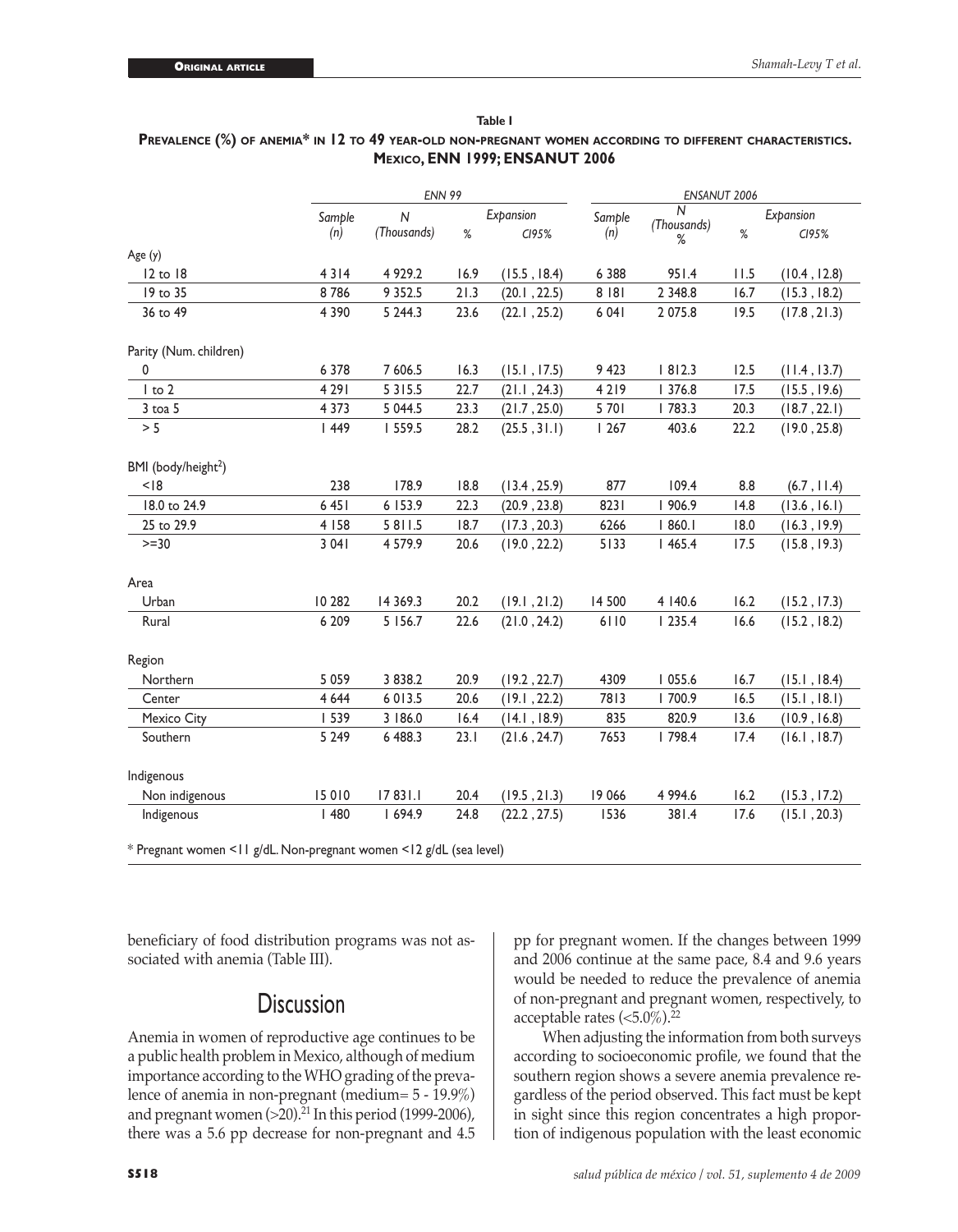| Table II                                                                                    |
|---------------------------------------------------------------------------------------------|
| MEAN AND 95% CONFIDENCE INTERVAL OF HEMOGLOBIN (G/DL) IN WOMEN 12 TO 49 YEARS OLD ACCORDING |
| TO PHYSIOLOGICAL CONDITION BY REGION AND NATIONALLY. MEXICO, ENN 1999; ENSANUT 2006         |

|              |               | <b>ENN 99</b> |      |                 |               |               | <b>ENSANUT 06</b> |             |  |  |
|--------------|---------------|---------------|------|-----------------|---------------|---------------|-------------------|-------------|--|--|
| Region       | Sample        | Expansion     |      |                 | Sample        | Expansion     |                   |             |  |  |
|              | <b>Number</b> | Number        |      |                 | <b>Number</b> | <b>Number</b> |                   |             |  |  |
|              |               | (Thousands)   | Mean | CI95%           |               | (Thousands)   | Mean              | CI95%       |  |  |
| Pregnant     |               |               |      |                 |               |               |                   |             |  |  |
| Northern     | 207           | 157.2         | 11.9 | $11.6$ a $12.1$ | $  \cdot  $   | 197.8         | 12.2              | 11.9 a 12.5 |  |  |
| Center       | 210           | 277.4         | 12.4 | 12.2 a 12.7     | 199           | 251.2         | 12.5              | 12.3 a 12.8 |  |  |
| Mexico City  | 58            | 134.8         | 12.6 | 12.1 a 13.1     | 9             | 131.4         | 12.7              | 11.9 a 13.9 |  |  |
| Southern     | 219           | 271.2         | 12.0 | 11.8 a 12.2     | 193           | 278.4         | 12.3              | 12.0 a 12.6 |  |  |
| Rural        | 300           | 253.3         | 12.2 | 12.0 a 12.4     | 166           | 203.7         | 12.4              | 12.1 a 12.7 |  |  |
| Urban        | 394           | 587.3         | 12.2 | 12.0 a 12.4     | 359           | 655.2         | 12.4              | 12.2 a 12.6 |  |  |
| National     | 694           | 840.6         | 12.2 | 12.1 a 12.3     | 525           | 858.8         | 12.4              | 12.2 a 12.6 |  |  |
| Non-pregnant |               |               |      |                 |               |               |                   |             |  |  |
| Northern     | 5050          | 3819.6        | 13.1 | 13.0 a 13.1     | 4307          | 6307.3        | 13.3              | 13.3 a 13.4 |  |  |
| Center       | 4635          | 6048.3        | 13.6 | 15.5 a 13.6     | 7793          | 10271.4       | 13.9              | 13.8 a 14.0 |  |  |
| Mexico City  | 1535          | 3160.8        | 14.0 | 13.9 a 14.1     | 825           | 5995.2        | 14.6              | 14.4 a 14.8 |  |  |
| Southern     | 5234          | 6497.9        | 13.2 | 13.1 a 13.2     | 7641          | 10323.1       | 13.6              | 13.5 a 13.7 |  |  |
| Rural        | 6202          | 5155.9        | 13.3 | 13.2 a 13.3     | 6090          | 7415.7        | 13.8              | 13.7 a 14.0 |  |  |
| Urban        | 10252         | 14370.8       | 13.4 | 13.4 a 13.5     | 14469         | 25479.7       | 13.8              | 13.8 a 13.9 |  |  |
| National     | 16454         | 19526.7       | 13.4 | 13.37 a 13.4    | 20566         | 32897.0       | 13.8              | 13.8 a 13.9 |  |  |





opportunities and the worst life standards.23 Also to be noticed are the consistently high prevalences of anemia in women in the northern region where the population with the highest socioeconomic profile concentrates

(Figure 2). This can be a result of such variables as age, sex, kind of diet, frequency and intensity of acute recurrent infections, the existence of chronic inflammatory processes<sup>20</sup> or other nutritional deficiencies such as folate or vitamin A or B12.24 Similar prevalences can be found among women in small towns in the northern region as is the case in the Tarahumara area where anemia prevalence was 16.1% (mean of hemoglobin concentration 140 $\pm$ 16 g/l) and 25.7% (129 $\pm$ 12 g/l) for non-pregnant and pregnant women, respectively.<sup>25</sup>

It has been documented that demographic indicators such as age, number of children, parity and education were associated with iron deficiency or anemia<sup>26</sup> and there was an association between education and increasing meat intake.27 This suggests better-educated women can afford, or make it a priority to include meat in their diet.<sup>28</sup>

It is also possible to suppose that factors other than socioeconomic profile contribute importantly to the presence of anemia (Figure 1).

These results suggest that priority should be given to cure anemia in pregnant women since 1 out of 5 women suffer from it, not only because of its deleteri-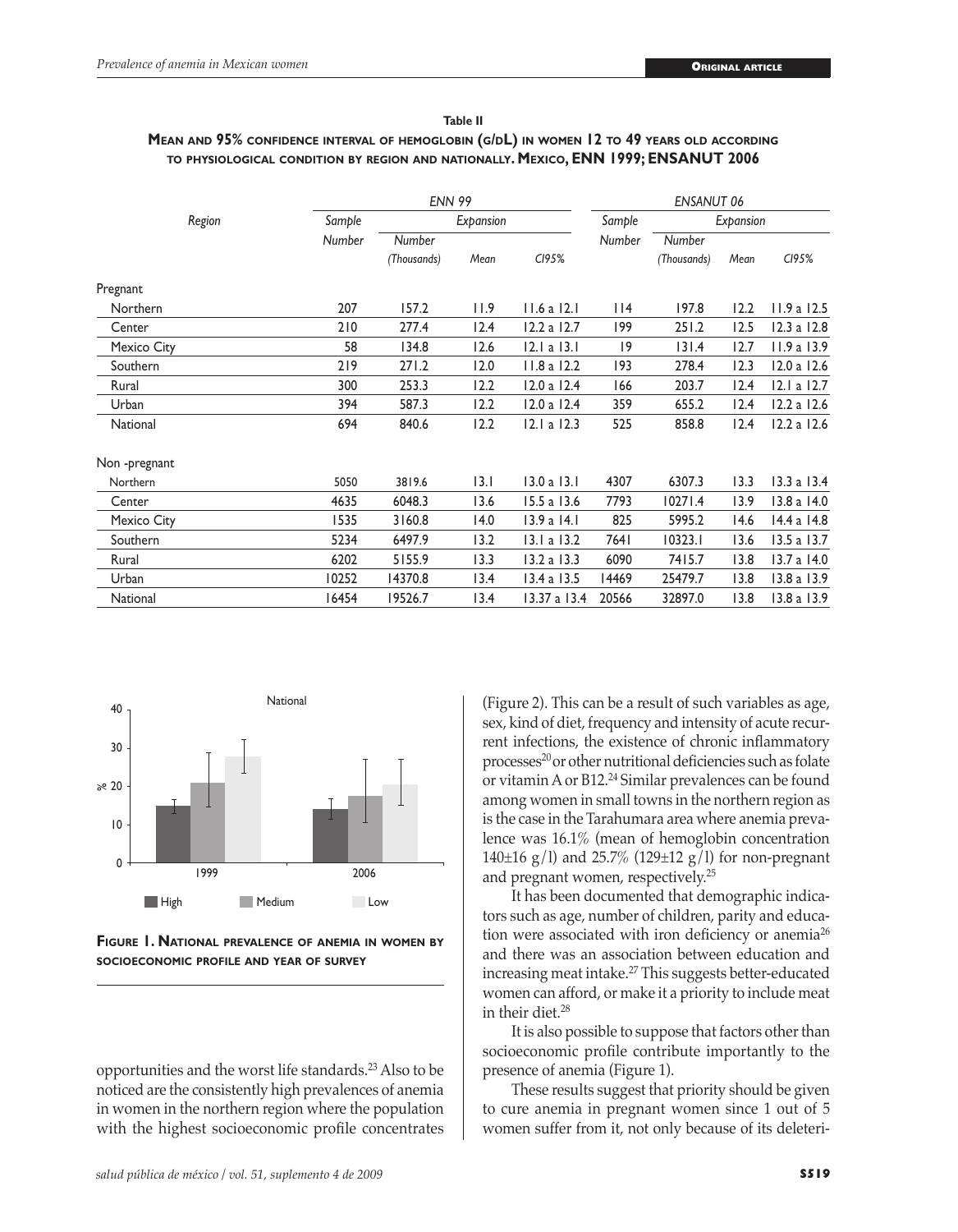

**Figure 2. Prevalence of anemia in women by socioeconomic profile, region and year of survey. Mexico, ENN 1999; ENSANUT 2006**

ous effects on the maternal body but also because of the grave repercussions for their neonates.29-30

In several countries worldwide, various iron supplementation programs have been enacted to reduce anemia in pregnant and breastfeeding women. However, most of these programs have not been successful due in many instances to late intervention during pregnancy.31,32 In addition, one of the main problems is low compliance with iron supplementation.<sup>33,34</sup> In the case of small children, an age when iron deficiency anemia is also highly prevalent, few countries have large scale programs to reduce and control anemia. As a result of the latter two situations an unchanged worldwide prevalence of anemia has been maintained for the past  $15$  years. $35$ 

An important proportion of the cases with anemia is not exclusively due to iron deficiency; deficiencies of other hemopoietic micronutrients such as folate, vitamin B12 and vitamin A are associated with anemia. If the actual goal of public health programs is to control anemia, then the problem can not be tackled simply aiming to reduce iron deficiency. In a randomized controlled study carried out in rural Nepal; women were treated with

either: a) folic acid, b) folic acid with iron, c) folic acid with iron, zinc and other 11 micronutrients or vitamin A. Women receiving folic acid and iron had the highest hemoglobin concentration at the end of the trial.<sup>36</sup>

The association of higher prevalence of anemia with parity suggests a progressive depletion of iron stores during successive pregnancies without an adequate recovery, thus multiparous women had a greater risk for anemia than primiparous women.37,38

It has been documented that iron deficiency anemia is a serious public health problem, especially for women and small children, causing negative consequences on human capital for a country. Based on that evidence, goals to fight anemia have been established at international, national and local levels. Such strategies include actions aimed to increase, for the whole population, the supply, access and intake of quality foods, along with programs to supplement and fortify food with iron.<sup>39</sup>

Consistent and updated information have been produced in Mexico to quantify the prevalence and distribution of anemia in women of reproductive age. Nearly three-fourths of the research published are of descriptive nature; more recently, a handful of clinical trials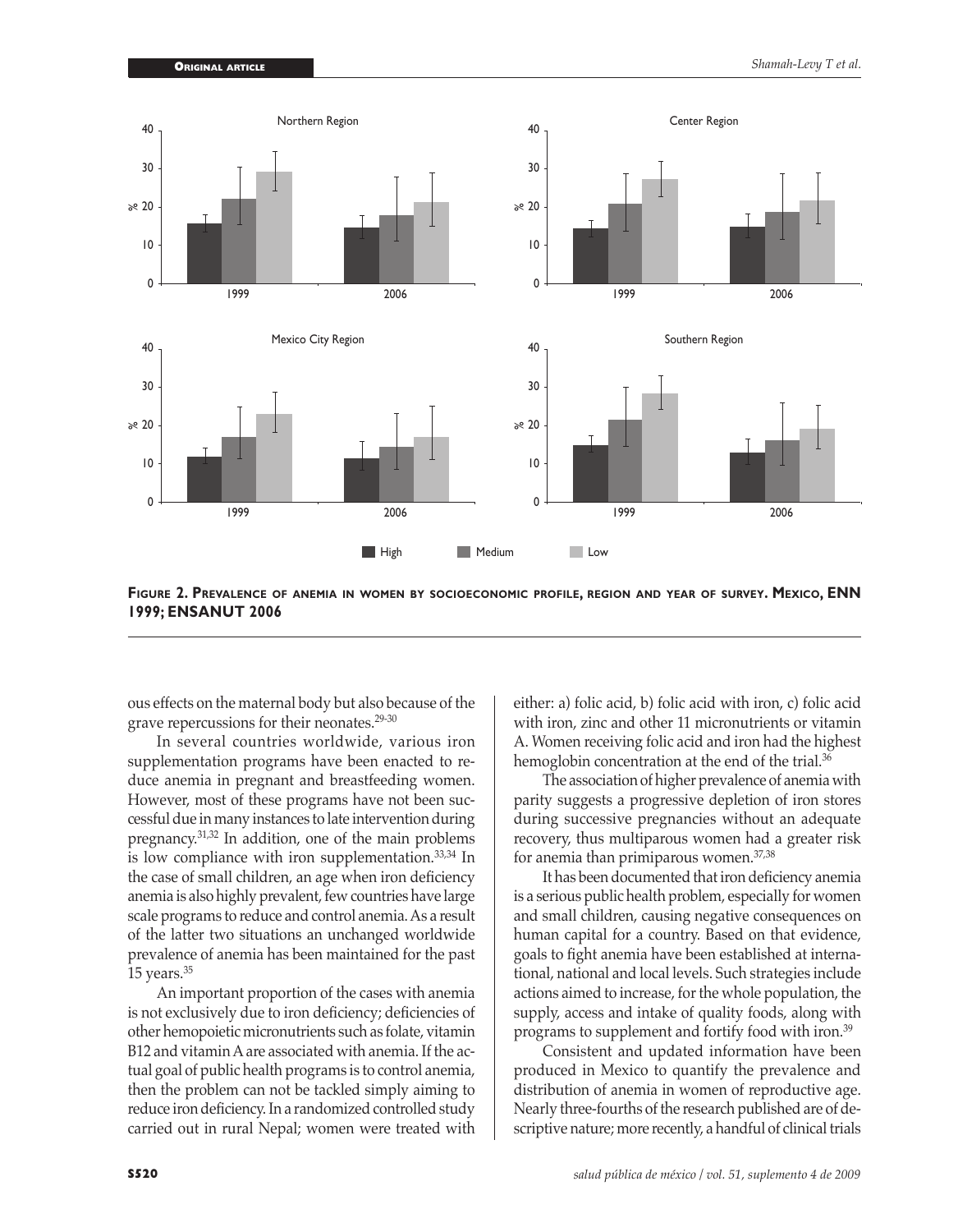#### **Table III**

**Logistic regression model for anemia, § considering complex sampling variance among adolescent and adult non-pregnant women in <sup>a</sup> national probabilistic sample. Mexico, ENN 1999; ENSANUT 2006**

|                                                                      |                  | Adolescent women | Adult women      |                |  |
|----------------------------------------------------------------------|------------------|------------------|------------------|----------------|--|
|                                                                      | <b>OR</b>        | [CI 95%]         | <b>OR</b>        | [CI 95%]       |  |
| Parity                                                               |                  |                  |                  |                |  |
| <3 children                                                          |                  |                  | $\overline{1.3}$ | 0.9 to 1.6     |  |
| 3 to 5 children                                                      |                  |                  | $1.5*$           | $1.2$ to $1.9$ |  |
| $> 5$ children                                                       |                  |                  | $1.6*$           | $1.2$ to $2.2$ |  |
| BMI ( $\text{kg/m}^2$ )                                              |                  |                  | 0.9              | 0.9 to 1.0     |  |
| Age at menarche                                                      | 1.0              | $0.9$ to $1.1$   |                  |                |  |
| Height                                                               | 0.9              | $0.9$ to $1.0$   |                  |                |  |
| Socioeconomic level                                                  |                  |                  |                  |                |  |
| Low                                                                  | $1.4^{\ddagger}$ | $1.1$ to $1.9$   | $\mathsf{L}$     | 0.9 to 1.4     |  |
| Medium                                                               | 1.2              | 0.9 to 1.6       | 1.2              | 0.9 to 1.4     |  |
| Region                                                               |                  |                  |                  |                |  |
| Northern                                                             | $1.3*$           | $I.I$ to $I.8$   | 0.9              | $0.8$ to $1.1$ |  |
| Center                                                               | 1.0              | 0.6 to 1.7       | 0.7              | $0.5$ to $1.0$ |  |
| Southern                                                             | $1.7*$           | 1.3 to 2.3       | 0.9              | 0.7 to 1.0     |  |
| Urban                                                                | 1.2              | 0.9 to 1.5       | $\mathsf{L}$     | $0.9$ to $1.3$ |  |
| Indigenous                                                           | 0.7              | $0.5$ to $1.2$   | 1.0              | $0.8$ to $1.3$ |  |
| Beneficiary programs                                                 |                  |                  |                  |                |  |
| Oportunidades                                                        | 0.9              | 0.7 to 1.4       | 1.0              | 0.8 to 1.3     |  |
| Liconsa                                                              | 0.5              | 0.2 to 1.5       | 1.2              | 0.7 to 2.2     |  |
| Other Food Programs                                                  | 1.2              | $0.9$ to 1.6     | 0.9              | $0.8$ to $1.2$ |  |
| $*_{p}$ < 0.05<br>$^{\ddagger}$ p= 0.06<br>$s$ < 12 g/dL (sea level) |                  |                  |                  |                |  |

have evaluated the efficacy and effectiveness of public nutrition programs, demonstrating variable success of the interventions.10 However, the reduction of 0.7 pp in the prevalence of anemia from 1999 to 2006 suggests a positive impact of massive nutritional supplementation programs directed to highly vulnerable populations living in extreme poverty. This is the case of *Oportunidades* which provides 21.2% of pregnant women with anemia with a fortified beverage (ENSANUT 2006)<sup>40</sup> and *Arranque Parejo en la Vida* which distributes a multi-mineral and vitamin supplement; their impact, however, has not yet been documented.

In Mexico, economic indicators have not changed with respect to the percentage of people who live in nutritional poverty, according to GINI's index of indicators of nutrition status.\* Also, the use of the contraceptive methods for the prevention of the pregnancy does not show variation over the past decades, specifically in the use of intrauterine devices ( $\approx 20\%$ ) that could generate bleeding in women.<sup>41,42</sup>

Regardless of the progress achieved in reducing anemia in women of reproductive age, the problem is far from being resolved. Process evaluation research of programs is needed to improve their effectiveness. Moreover, it is necessary to study and evaluate new strategies for the supplementation and fortification of food with micronutrients to fight anemia in women. Targeted screening and interventions to improve and strengthen effectiveness of interventions such as diet and compliance with iron supplementation are warranted for this at-risk group and developing stronger political commitments on the part of national and international agencies to enhance coverage of effective interventions is urged. Furthermore, it is essential to consider a strong educational strategy among the population that receives food and benefits from nutrition programs.

#### **References**

1. Trowbridge F, Martorell R. Summary and recommendations. Supplement: Forging Effective Strategies to Combat Iron Deficiency. J Nutr 2002;132:875S-879S.

2. WHO/UNICEF/UNU. Iron deficiency anaemia: assessment, prevention, and control. Geneva: World Health Organization, 2001 (WHO/ NHD/01.3).

3. Stoltzfus RJ. Iron-deficiency anemia: reexamining the nature and magnitude of the public health problem. Summary: implications for research and programs. J Nutr 2001;131:697S-701S.

4. Haas JD, Brownlie IVT. Iron deficiency and reduced work capacity: a critical review of the research to determine a causal relationship. J Nutr 2001;131:676S-690S.

5. Stoltzfus RJ. Defining iron deficiency anemia in public health terms: a time for reflection. J Nutr 2001;131:565S-567S.

6. Brabin BJ, Hakimi M, Pelletier D. An analysis of anemia and pregnancyrelated maternal mortality. J Nutr 2001;131:604S-615S.

7. Brabin BJ, Premji Z, Verhoeff F. An analysis of anemia and child mortality. J Nutr 2001;131:636S-648S.

8. International Nutritional Anemia Consultative Group (INACG). Anemia Prevention and Control: What works? Part I. Program Guidance. Washington, DC: USAID, The World Bank, UNICEF, PAHO, FAO, The Micronutrient Initiative, 2003.

9. International Nutritional Anemia Consultative Group (INACG). Anemia Prevention and Control: What works? Part II. Tools and Resources. Washington, DC: USAID, The World Bank, UNICEF, PAHO, FAO, The Micronutrient Initiative, 2003.

<sup>\*</sup> CONEVAL. http://www.coneval.gob.mx.